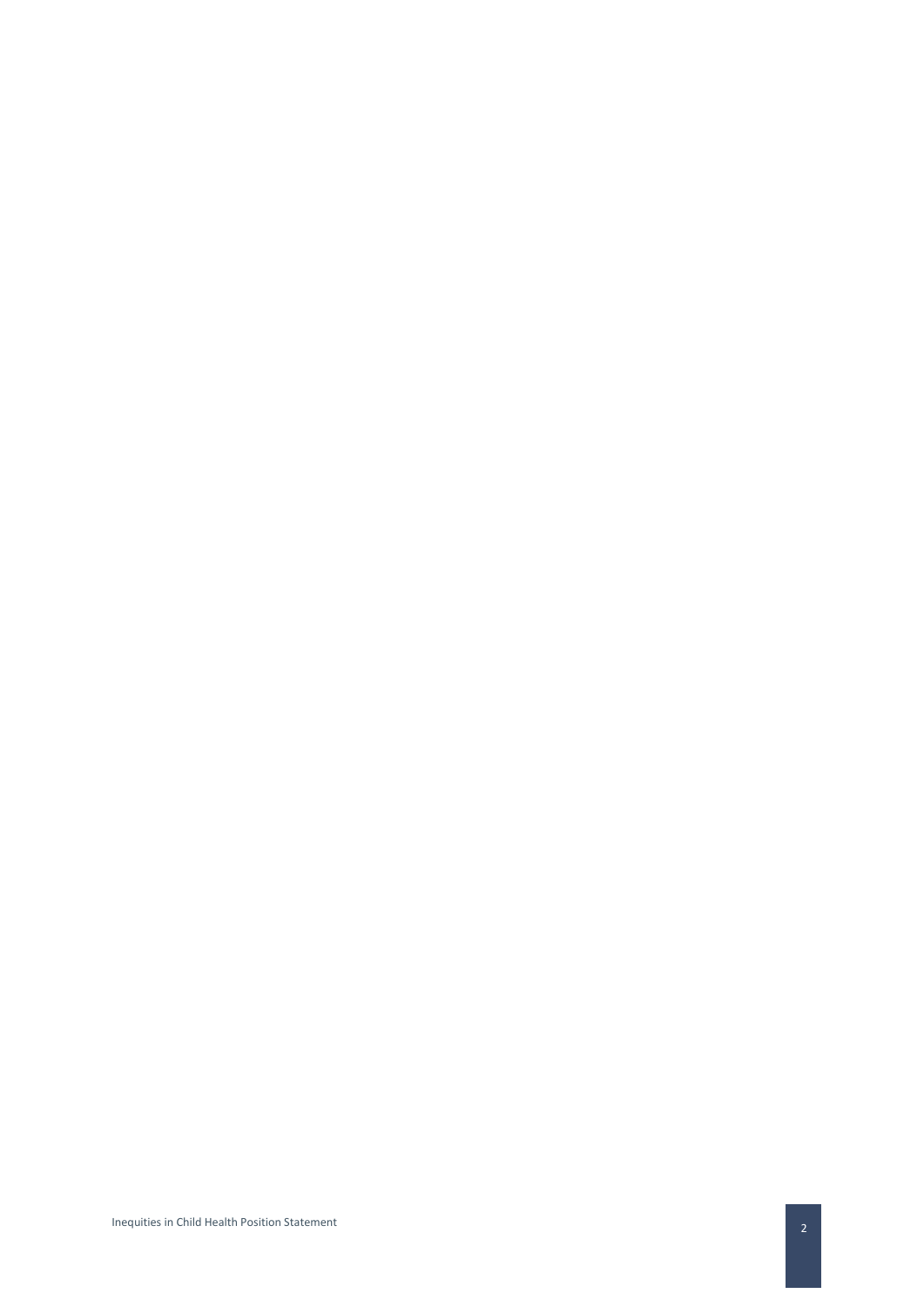## Acknowledgements

This Position Statement was produced by a working group of the RACP's Paediatric Policy and Advocacy Committee, comprised of:

Professor Sharon Goldfeld (co-chair) Associate Professor Susan Woolfenden (co-chair) Professor Innes Asher Dr Paul Bauert Dr Danny De Lore Professor Elizabeth Elliott Adjunct Clinical Associate Professor Bret Hart Dr Victoria Matheson Professor Victor Nossar Dr Robert Roseby Professor Andrew Scott

Research, policy and editorial assistance:

Mr Alex Lynch Ms Louise Hardy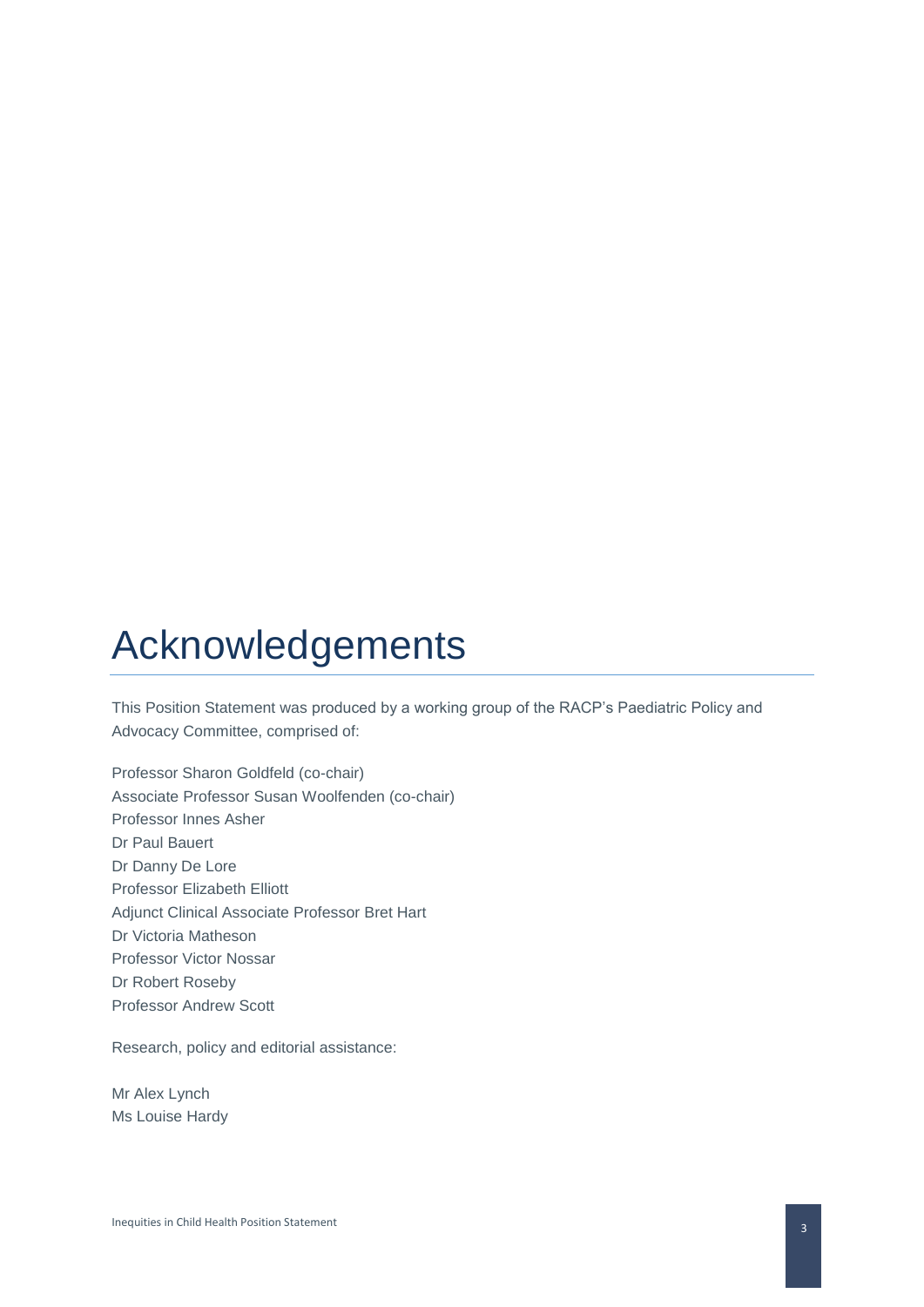## Executive Summary

All children, no matter where they live or who they are, should have the same opportunity to fulfil their potential. Child health inequities are differential outcomes in children's health, development and wellbeing that are unjust, unnecessary, systematic and preventable.<sup>1</sup> Many inequities start early in childhood and increase along a clear social gradient.<sup>2</sup> This means the greater a child's disadvantage, the worse their health, development and well-being. These gaps widen as children progress across the life trajectory resulting in adverse adult health, educational and vocational outcomes, with increased subsequent premature mortality and morbidity. This can have an intergenerational effect with inequity passed on to the next generation.<sup>3</sup>

In Australia and New Zealand a large number of children are currently missing out on the benefits of social and economic progress.<sup>4, 5</sup> They will not have the same health, wellbeing and developmental outcomes of their more socially advantaged peers. There are groups of children who are particularly at increased risk of experiencing health inequities that are beyond socio-economic disadvantage. These include:

- Aboriginal and Torres Strait Islander and Māori children;
- Children of refugee and asylum seeker families;
- Children from culturally and linguistically diverse (CALD) backgrounds, including Pacific Islander children in New Zealand;
- Children living in rural and remote communities;
- Children living in out of home care;
- Children born in to poverty;
- Incarcerated children and young people; and
- Children with disabilities.

Many children who experience inequities in health are also disadvantaged in accessing health care.<sup>6, 7</sup> Their access to quality health care (especially specialist care) is adversely affected by social determinants of health such as geography (including living in rural and remote areas), ethnicity and socioeconomic status despite increased clinical need.

Inequities in health have high costs to society. In New Zealand, they're estimated to cost up to \$6 billion per year.<sup>8</sup> The cost of inaction on the social determinants of health on productivity and expenditure in Australia has been estimated to be as high as \$14 billion per year. <sup>9</sup> By tackling health inequities, societies achieve better health overall and the social gradient flattens with a "spill over" effect on non-health outcomes such as social, educational and workforce inclusion and crime reduction. Significant economic benefits flow from providing strong and truly universal child health and education services that are proportionate to a population group's needs, with those children most at need having the greatest access to quality services. 10

The Convention on the Rights of the Child (1990), ratified by Australia in 1990 and New Zealand in 1993<sup>11</sup> states that children must be free from discrimination, have an adequate standard of living for development, and should be provided appropriate support programmes, particularly with regard to nutrition, clothing, housing and health care. Governments, policy makers and health professionals must work together to reduce these inequities.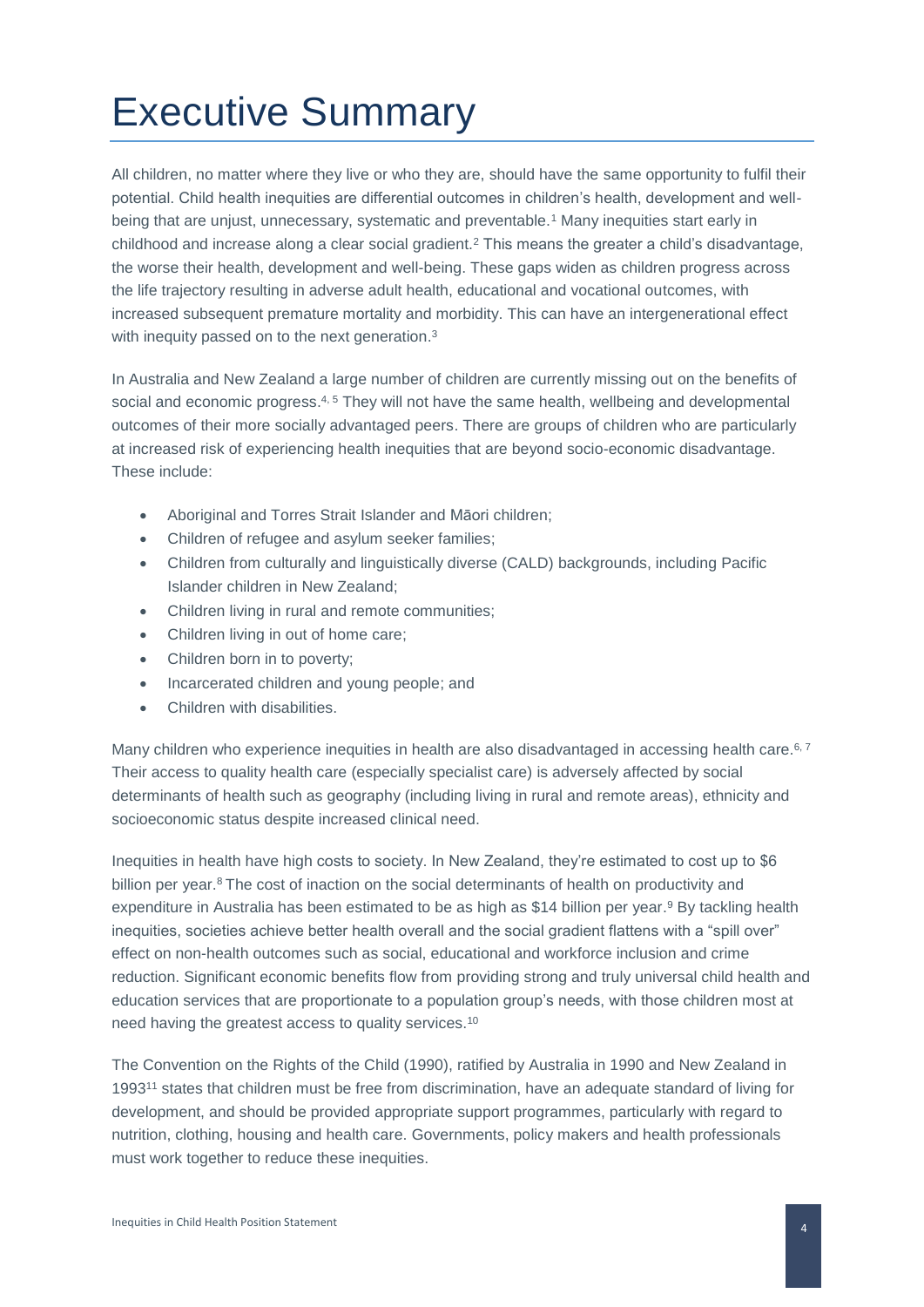## Recommendations

### *The RACP recommends that all National, State and Territory Governments in Australia and the New Zealand government:*

- 1. Increase accountability for improving child health equity by:
	- Making directors-general/secretaries and chief executives of all relevant Government departments accountable for the achievement of equity-based key performance indicators that promote the health, development and well-being of all children;
	- Requiring health services to develop and regularly review their own plans to address child health inequity in their local areas, tailored to the demographics of the population they serve;
	- Appointing a national chief paediatrician with a mandate to advocate for improving child health equity;
	- Adopting targets to close the equity gap in health, well-being and educational outcomes across the social gradient; and
	- Enhancing the reporting and measurement of key performance indicators through better integrated data and reporting systems.
- 2. Improve legislation and policies that impact child health equity by:
	- Conducting health equity impact assessments on policies and significant legislation with a focus on children's health;
	- Establishing accountability mechanisms that evaluate and lead to the modification or removal of existing policy and legislation that perpetuate child health inequities; and
	- Immediately re-establishing the Australian Health Ministers' Advisory Council (AHMAC) subcommittee on child and youth health.
- 3. Improve service capacity by:
	- Providing strong and truly universal child health and education services that deliver the right care to children for their health, development and well-being regardless of their family circumstances, socioeconomic status, ethnicity, geography or other social determinants;
	- Funding to establish and maintain an *Inequities in Child Health Research Alliance*, in conjunction with leading Australian universities, non-governmental organisations or health services;
	- Funding services to ensure they have the reach and intensity necessary to tackle inequities – and therefore are in accordance with the principles of 'proportionate universalism;' and
	- Improve funding to health services so they can better engage groups facing additional challenges including Aboriginal and Torres Strait Islander, Māori and Pacific Islander children, children living with disabilities, children in detention and children from culturally and linguistically diverse backgrounds to address health equity.
- 4. Ensure services that impact children take an evidence-based approach to addressing child health inequity through:
	- Use of programs that have been proven to be effective by high quality research;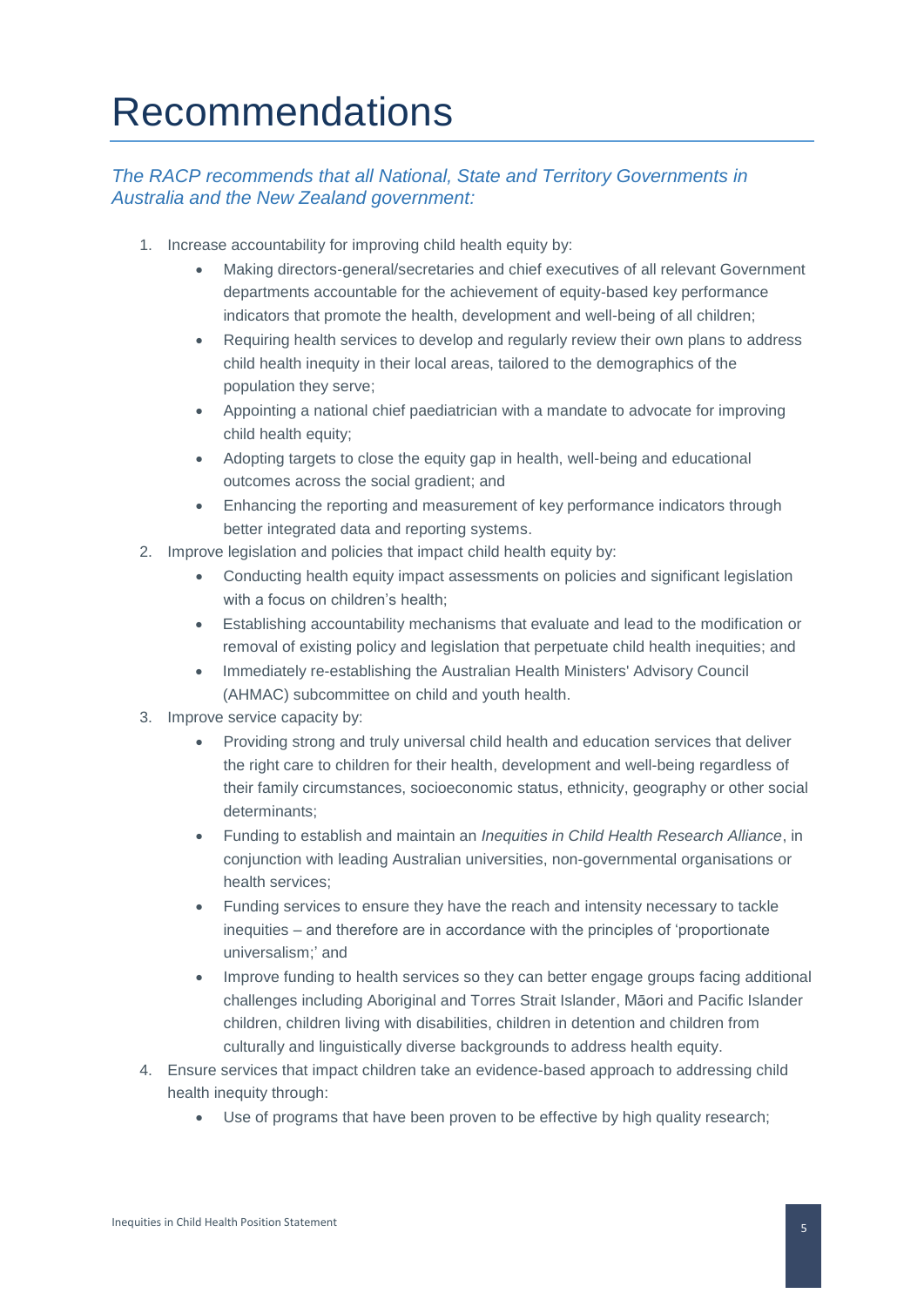- Regular evaluation of services to ensure that program implementation is of high quality and appropriately targeted, and also results in increased access, quality and affordability; and
- Providing adequate funding for high-quality evaluations of the evidence used to design service provision.
- 5. Recognise and reinforce the broad array of policy areas that impact on child health inequity, by:
	- Developing and implementing equitable health, education, employment, housing, early childhood and welfare policies, which ensure that all children have the best possible outcomes no matter who they are born to or where they live.

#### *On behalf of its Member paediatricians and physicians, the RACP will:*

- 1. Advocate for the need to address child health inequities across Australian and New Zealand by:
	- Considering child health equity in future policy documents relating to children; and
	- Working with all levels of government, national and state children's commissioners, other colleges and relevant organisations to promote evidence-based policy change that addresses inequity.
- 2. Provide material to assist our members to address child health inequities by:
	- Disseminating information on existing and future reports on child health indicators;
	- Identifying useful sources of data on child health inequities and highlighting them for our Members to inform their practice; and
	- Identify and disseminate tools for paediatricians to sensitively seek information on the social determinants of health from their patient's families.
- 3. Educate the next generation of paediatricians using child health inequity principles, including:
	- Equity principles, awareness, and practical ways to address child health inequities at an individual, community and service level, and in the continuing education of paediatricians;
	- Encouraging our partner organisations to address inequities in child health;
	- Prioritising cultural competency in the training of physicians and in the continuing professional development of Fellows; and
	- Supporting the development of a culturally diverse paediatric workforce that more closely mirrors the population.

#### *Paediatricians and other health professionals can help address child health inequity by:*

- 1. Powerfully advocating for their patients through:
	- Sensitively seeking information from families about their social determinants of health such as food insecurity, housing, economic hardship and other psychosocial stressors;
	- Working within their networks to identify services that can assist children and their families who are experiencing health inequity, and advocating for better services for disadvantaged children; and
	- Recognising socioeconomic disadvantage and social adversity as factors in management of childhood illness and in all clinical decision making.
- 2. Advocating for all children in their geographical area and networks by: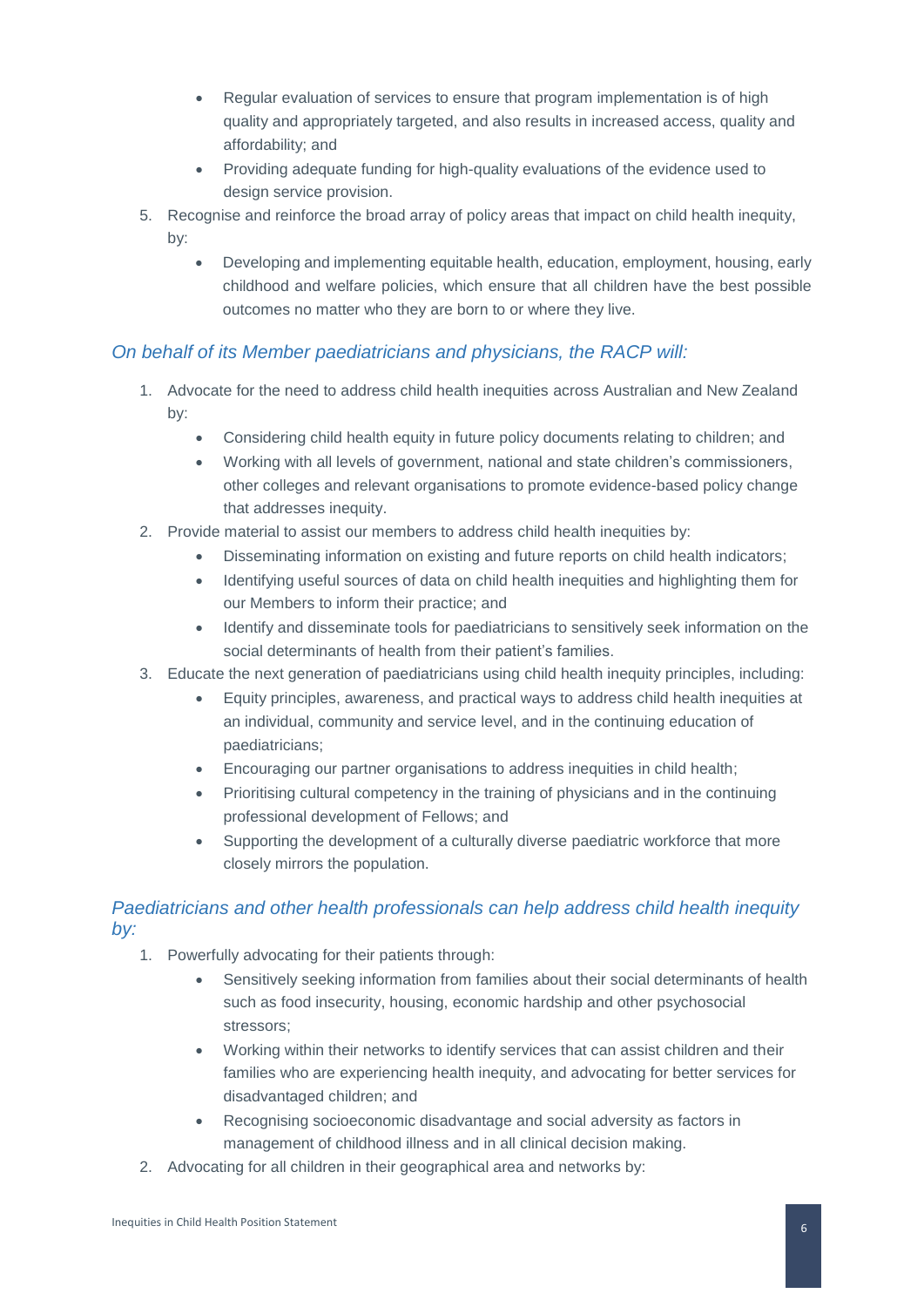- Ensuring their clinical settings take into account the impact of psychosocial and socioeconomic adversity on children's health, development and well-being, and creating opportunities to build on local strengths;
- Lobbying the health services they work in to develop an explicit plan of action to reduce child health inequities for the populations they serve and in the services they work;
- Engaging with their local community to better understand the needs, resources & possibilities for improving child health equity; and
- Encouraging the health services that they work in to regularly evaluate their progress towards elimination of inequity in local service delivery through data collection and monitoring. This includes the collection of patient reported experience and impact measures as a measure of the quality of care; and monitoring their own practice data to examine whether they are addressing inequity in the services they provide.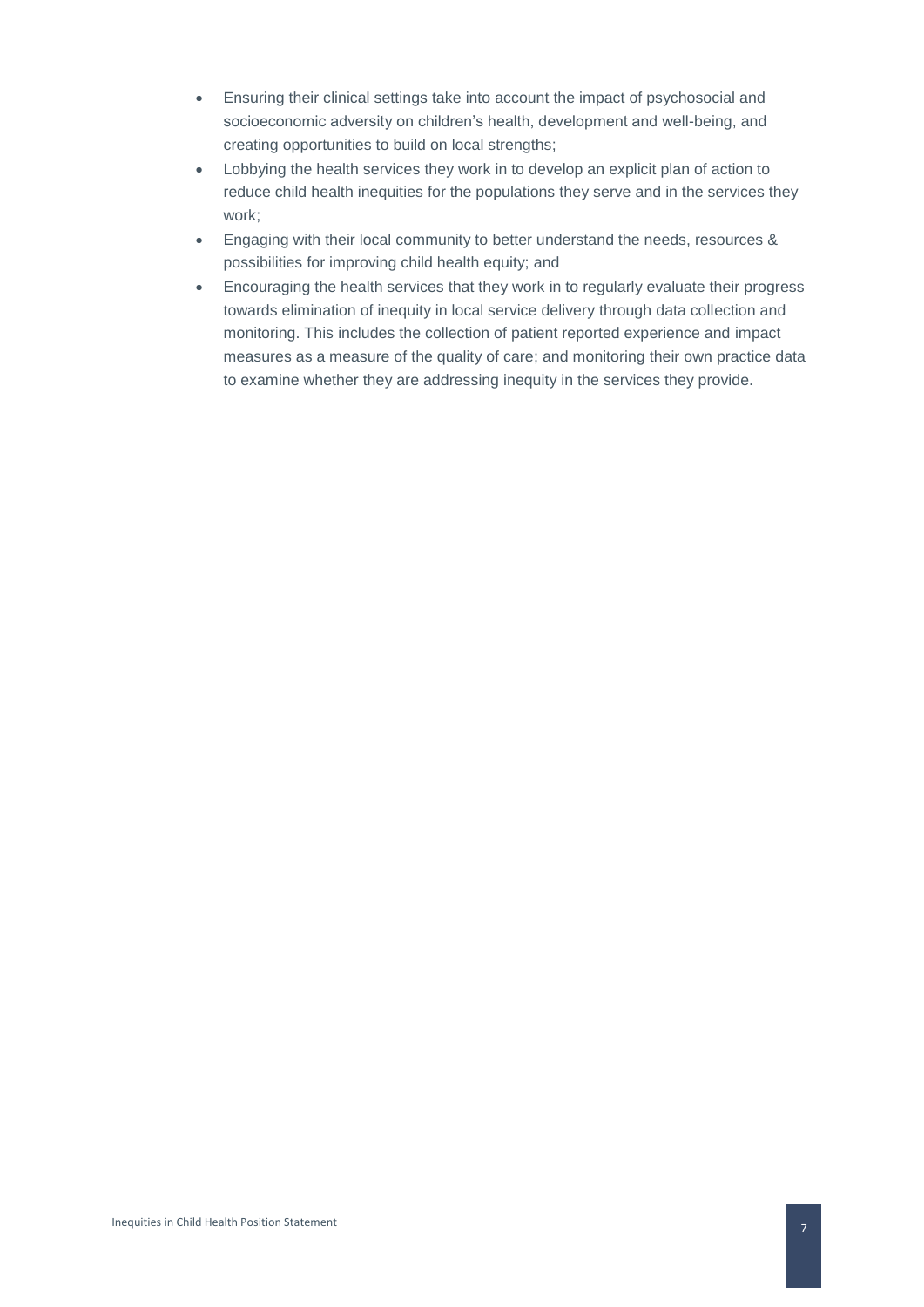## Identifying mechanisms to reduce child health inequity

## **POLICY DEVELOPMENT AND IMPLEMENTATION**

*All policy and service delivery must support health equity for children, families and their communities*

Despite Australia and New Zealand's relatively robust health, education and welfare sectors, inequities in child health remain starkly evident, and are increasing. 12, 13, <sup>14</sup> Health inequities are unjust, unnecessary, systematic and preventable and they are also modifiable, an important implication for policy and service delivery. Legislation and related government regulation and policy should set the standard for addressing child health inequities throughout Australia and New Zealand.

Child-centred policies should optimise platforms of high quality health care at the primary, secondary and tertiary level. A comprehensive policy response needs to truly commit to implementation and evaluation on a large scale. Given the central impact of multiple areas of government on the social determinants of health it makes no sense to develop these services streams separately from each other. A coordinated policy approach to reduce child health inequity is critical.

Equity is considered an important policy issue by paediatric colleges around the world. For example, the Royal College of Paediatrics and Child Health and the American Association of Pediatrics have both launched equity projects with a focus on member education and training, practice and advocacy to eliminate child health inequity.<sup>15, 16</sup>

Children and young people's voices are often left out of the policy making process. The advantage of including children in the policy making process is that they can provide a unique perspective which is often not heard in the traditional consultation process.<sup>17</sup>

## **EARLY INTERVENTION**

#### *Use evidence based interventions through existing service platforms*

There is strong evidence that investment in the early years of children's health development and wellbeing is the most cost effective step to tackle adult health inequity. <sup>18</sup> This is because it offers the possibility of shifting child and adult trajectories and disrupting inter-generational cycles of disadvantage. Population level early interventions aimed at children and their families such as high quality antenatal care, and high quality early childhood education reduce inequities in child health, well-being and development, particularly for disadvantaged children.<sup>19 20</sup> Targeted nurse home visiting and parenting programs have similar effects.<sup>21</sup> Long term and collectively these interventions have been shown to reduce adult morbidity and mortality, high school drop-out rates and criminal behaviour, increase employment, and delay child-bearing.

Australia and New Zealand need comprehensive implementation of universal high quality evidence based early childhood health and education programs that reach all children and their families. This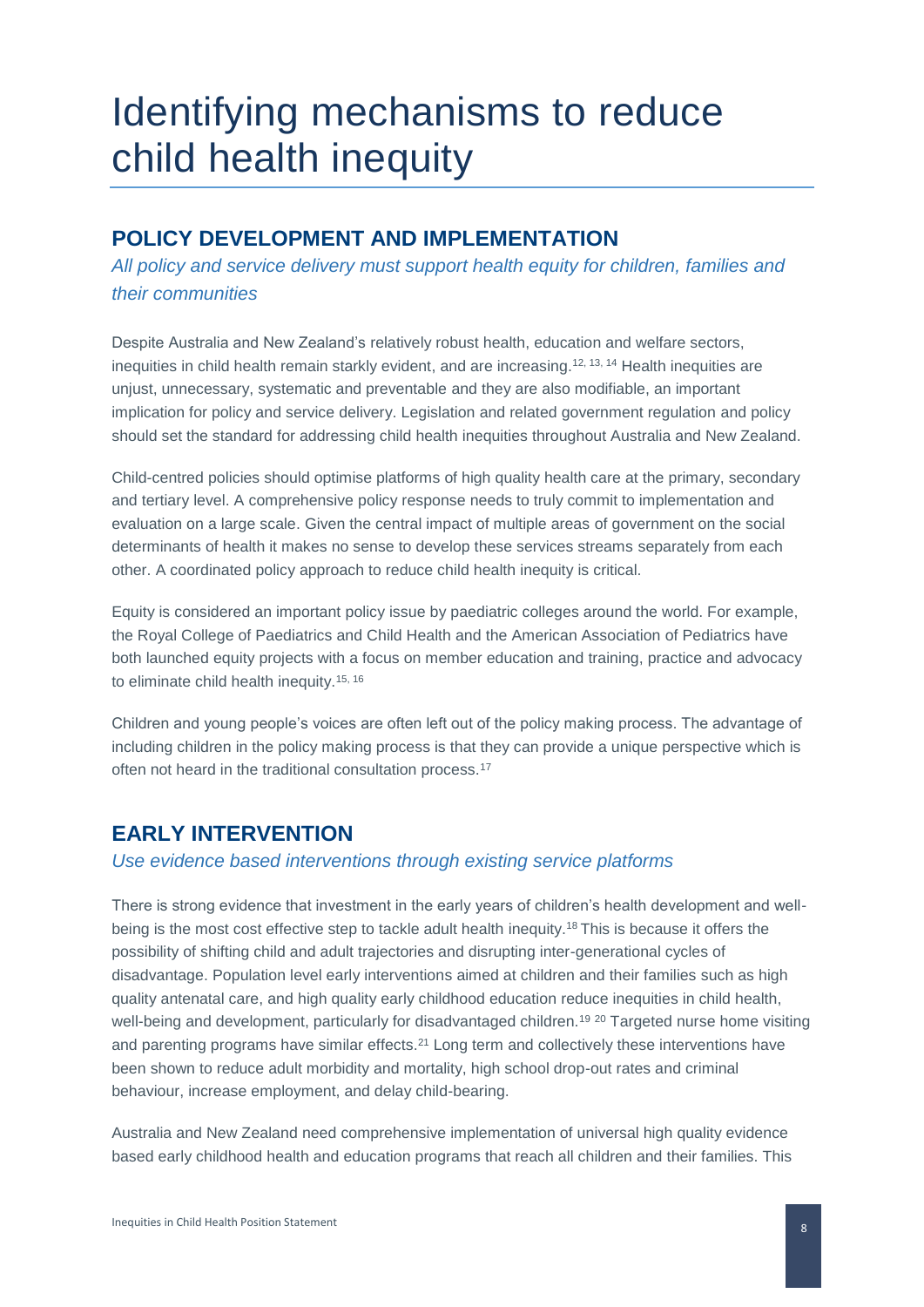would provide opportunities for positive impacts on the child's developing brain, generating long lasting benefits. To address inequity, health, welfare and education systems not only need to deliver these evidence-based interventions, they need to ensure that through implementation these interventions maintain their level of quality, effectiveness and reach at a population level, especially hard to reach populations. 22

### **SERVICE DELIVERY**

*Use the principles of proportionate universalism to deliver equitable services to children and their families*

We know that health care inequities are magnified where there is unequal access to services (including their utilisation, quality and distribution). These are often related to demographic differences, such as ethnicity and socioeconomic status rather than need. Tudor Hart referred to this as the 'Inverse Care Law': "*the availability of good (medical) care tends to vary inversely with the need for it in the population served."* <sup>23</sup> Although much of what impacts on health occurs outside the health system, inequitable access to health care is still a significant contributor that compounds and magnifies existing inequities. Individuals with equal need should be given equal treatment regardless of ability to pay or other sociodemographic differences.<sup>24</sup> To reduce the steepness of the social gradient in health, actions must be universal, but with a scale and intensity that is proportionate to the level of disadvantage. This is called 'proportionate universalism.' 25 26

Aside from being high quality, services need to be accessible, culturally safe and welcoming. They need to reach out and be available for those children and their families who struggle to access our current system. It is important that families continue to have choices in how they engage with health services, which should use innovative methods to connect parents and services. This requires a shift from the presumption that it is the family's responsibility to present to services and negotiate the system. Rather it is the services' responsibility to ensure family's needs are met. This is true for primary care, hospitals and specialists. It is also true in rural and remote communities, where accessing health services can be significantly more challenging with poorer outcomes.<sup>27</sup> People who are already disadvantaged by their geographical location should not be further disadvantaged by poor access to health care.

Poverty rates among Aboriginal and Torres Strait Islander peoples living in rural and remote areas have increased in recent years, despite a fall in the Australia-wide rate.<sup>28</sup> Although a social gradient remains, Aboriginal and Torres Strait Islander peoples with higher incomes experience better health than those on lower incomes.<sup>29</sup>

Paediatricians see the impact of inequities in child health and health care daily in their clinical practice. It impacts on their ability to effectively promote and support child wellbeing, and manage paediatric illness and problems with growth, behaviour and development. Paediatricians have a significant and powerful role in advocating to reduce inequities in their local environments (including their own practices), and to promote equity for all children at family, community, neighbourhood and health service levels. Paediatricians can collaborate on innovative models of health care service delivery with education services and community groups. Working with children, young people and their families when co-designing these models is also essential to make it more effective, accessible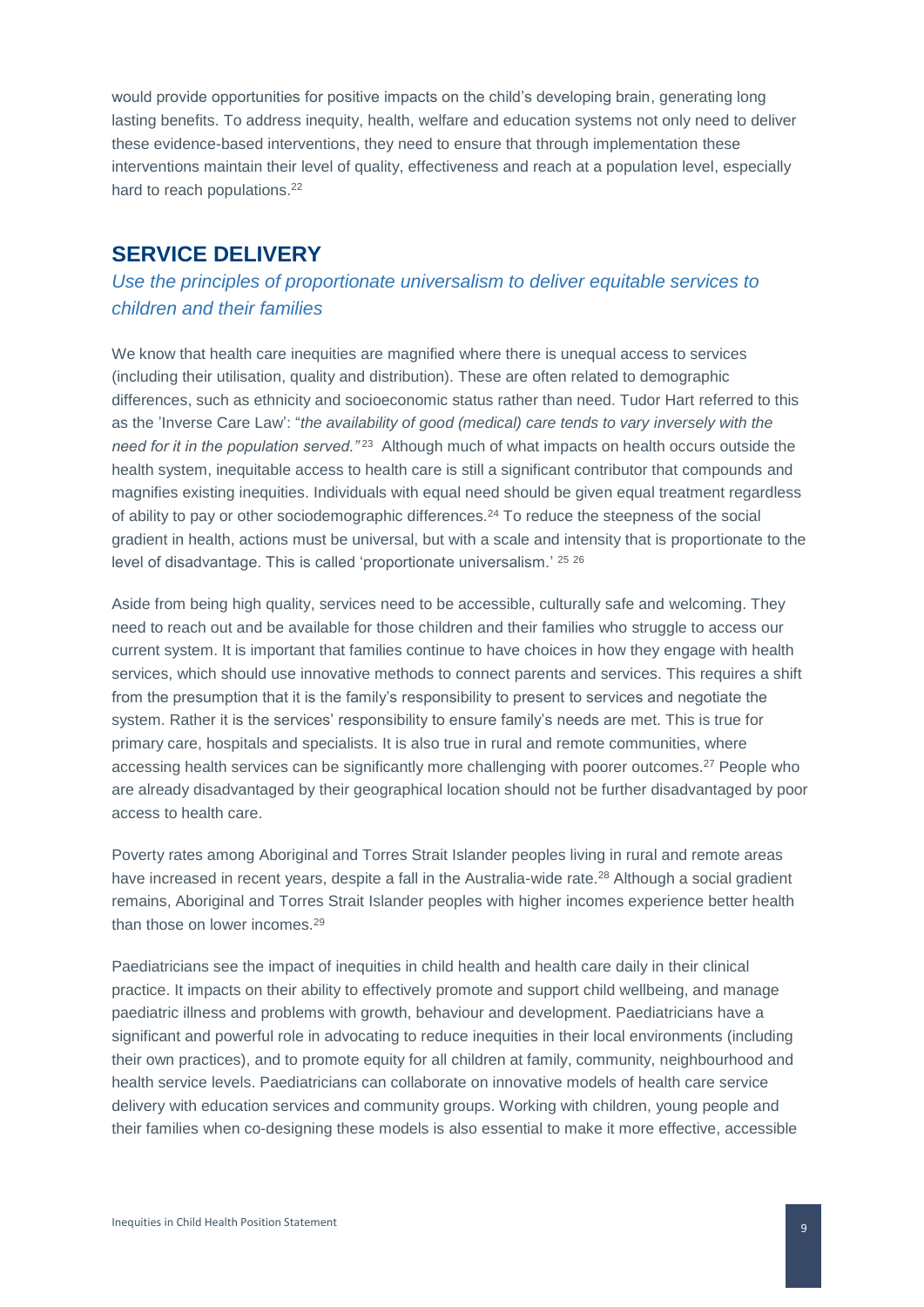### **ACCOUNTABILITY**

#### *Measure the equity in our systems*

There is a limited understanding about whether our health and education systems are available for children and delivered according to need. Mechanisms are needed to monitor the consistency, utilisation and quality of services with routinely collected data that can be easily accessed by service providers. These data need to disaggregate child health condition prevalence and relevant clinical outcomes by locality, ethnicity and socioeconomic status. For example, if a minimum routine data set was in place that encompassed all health care service providers (primary, secondary and tertiary), and included quality, utilisation and diagnostic information, these data could be used to plan allocation of education and health services in geographic locations where need and potential to benefit is likely greatest and could ensure that quality was highest where needed most.

#### **CONCLUSION**

To give children the best start to life and optimise their health, development and well-being; we must eliminate (or at least reduce) health inequities across their life trajectory. The existence of child health inequities in Australia and New Zealand means that not all children get a "fair go." To ensure that Australia and New Zealand are truly the just countries they aspire to be, the RACP calls on government, policy makers and practitioners to join in efforts that implement these recommendations to urgently tackle children's inequitable health, development and wellbeing.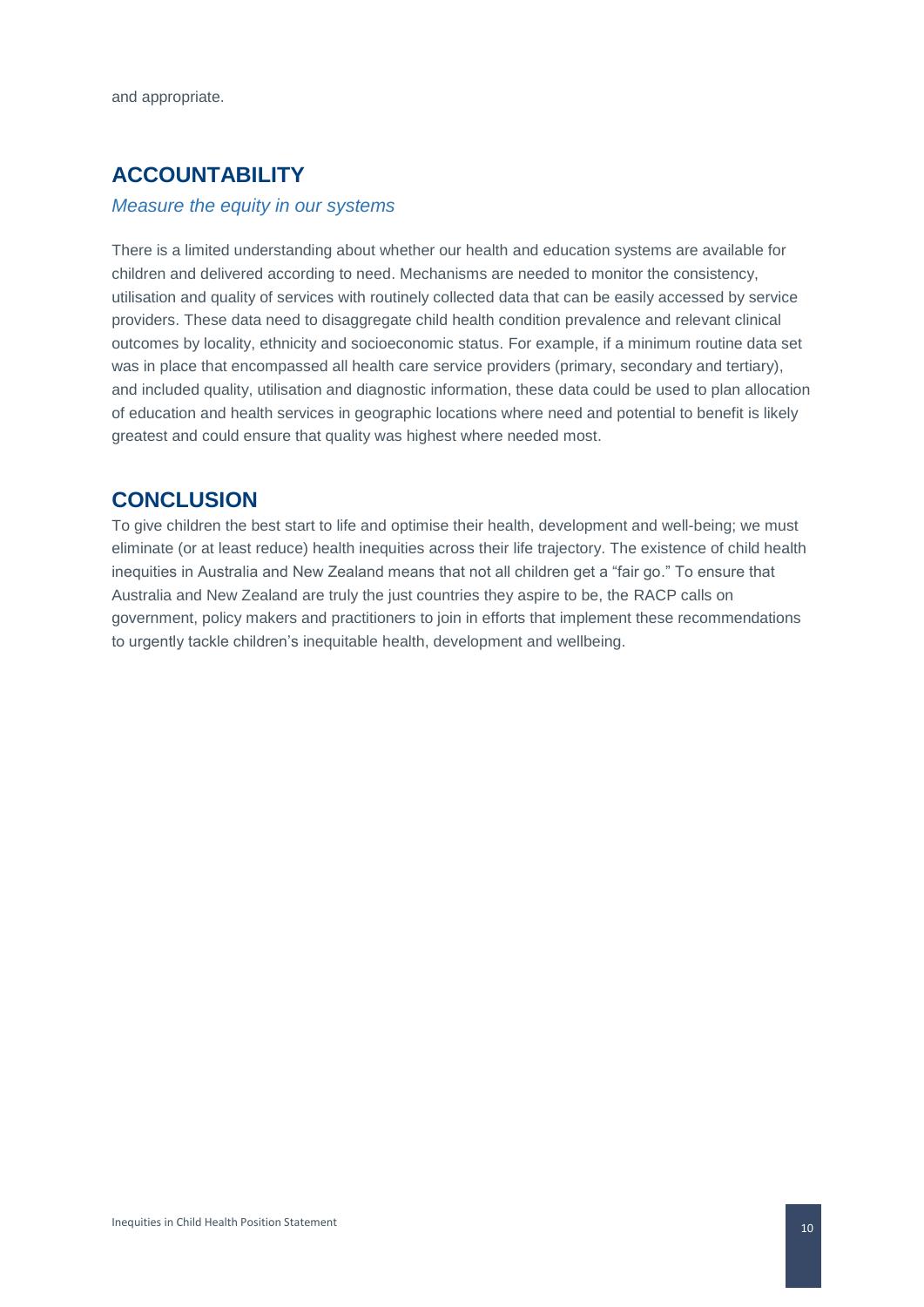### **REFERENCES**

-

<sup>1</sup>World Health Organization. 2008. Closing the gap in a generation: health equity through action on the social determinants of health. World Health Organization.

<sup>2</sup> Hertzman, C. 1999. The biological embedding of early experience and its effects on health in adulthood. Ann N Y Acad Sci, 896, 85-95.

<sup>3</sup> Nicholson, J. M., Lucas, N., Berthelsen, D., & Wake, M. 2012. Socioeconomic inequality profiles in physical and developmental health from 0-7 years: Australian National Study. J Epidemiol Community Health, 66(1), 81-87.

<sup>4</sup> Centre for Community and Child Health. 2012. A snapshot of Early Childhood Development in Australia: AEDI National Report 2012. Canberra: Australian Early Development Census.

<sup>5</sup> Ministry of Health. 2017. Annual Data Explorer 2016/17: New Zealand Health Survey [Data File]. URL: https://www.health.govt.nz/publication/annual-update-key-results-2016-17-new-zealand-health-survey

<sup>6</sup> Siddiqi, A., Irwin, L. G., & Hertzman, C. 2007. The Total Environment Assessment Model of Early Child Development. Evidence Report for the Commission on Social Determinants of Health. World Health Organization.

<sup>7</sup> Marmot, M. 2010a. Fair Society, Healthy Lives: The Marmot Review.

<sup>8</sup> Fergusson, D., Horwood, L., & Gibb, S. 2011. Childhood family income and later outcomes: results of a 30 year longitudinal study. (79), 24

9 Brown L, 2012 The cost of inaction on the social determinants of health. University of Canberra: National Centre for Social and Economic Modelling.

<sup>10</sup> Heckman, J.J., 2008. The case for investing in disadvantaged young children. CESifo DICE Report, 6(2), pp.3-8.

<sup>11</sup> United Nations. 1990. Convention on the Rights of the Child. Accessed 23.06.2017: https://www.humanrights.gov.au/convention-rights-child

<sup>12</sup> Australian Institute of Health and Welfare. 2015. Obesity and Overweight. http://www.aihw.gov.au/overweight-and-obesity/

<sup>13</sup> Ministry of Health. 2015. Annual Update of Key Results 2014/15: New Zealand Health Survey. Wellington - Ministry of Health: Ministry of Health.

<sup>14</sup> Piketty, T., 2014. Capital in the 21st Century.

<sup>15</sup> Royal College of Paediatrics and Child Health. 2018. State of Child Health. Accessed: 02.03.2018. https://www.rcpch.ac.uk/state-of-child-health